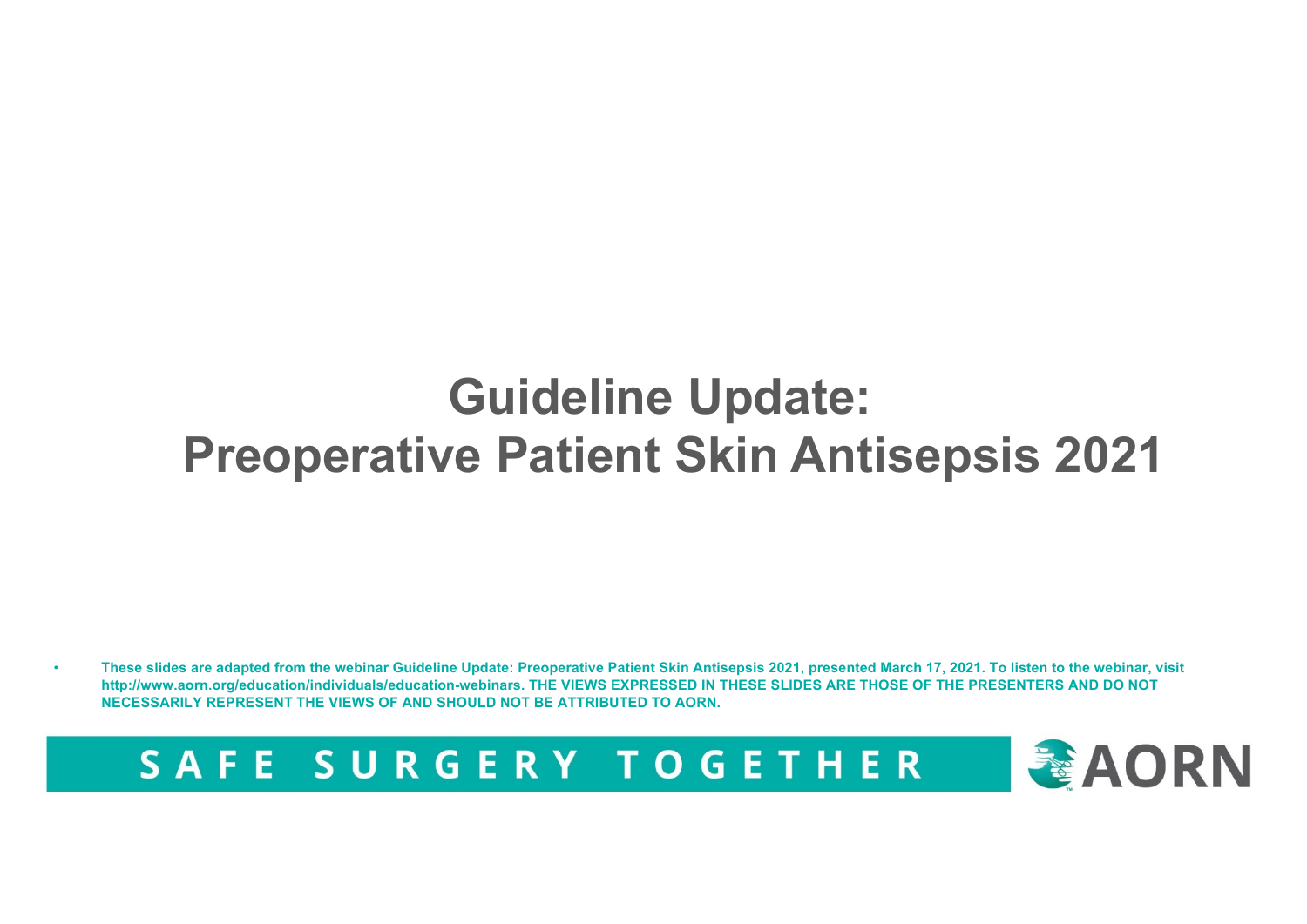### **Developed and originally presented by Karen deKay, MSN, RN, CNOR, CIC**

Karen deKay is certified in perioperative nursing and infection control and has more than 20 years of experience developing education, including on-line modules, and utilizing quality improvement processes to standardize patient care. Recently, she was the lead author for revisions to the AORN Guideline for Environmental Cleaning and the AORN Guideline for Preoperative Patient Skin Antisepsis. Karen serves as the AORN representative to the Healthcare Infection Control Practices Advisory Committee (HICPAC), has authored "Clinical Issues" columns in the *AORN Journal,* and has provided presentations for the Denver APIC chapter on infection prevention in the perioperative environment.

#### ERY TOGETHER R G



Copyright © 2021 AORN, Inc. All rights reserved. Used or adapted with permission.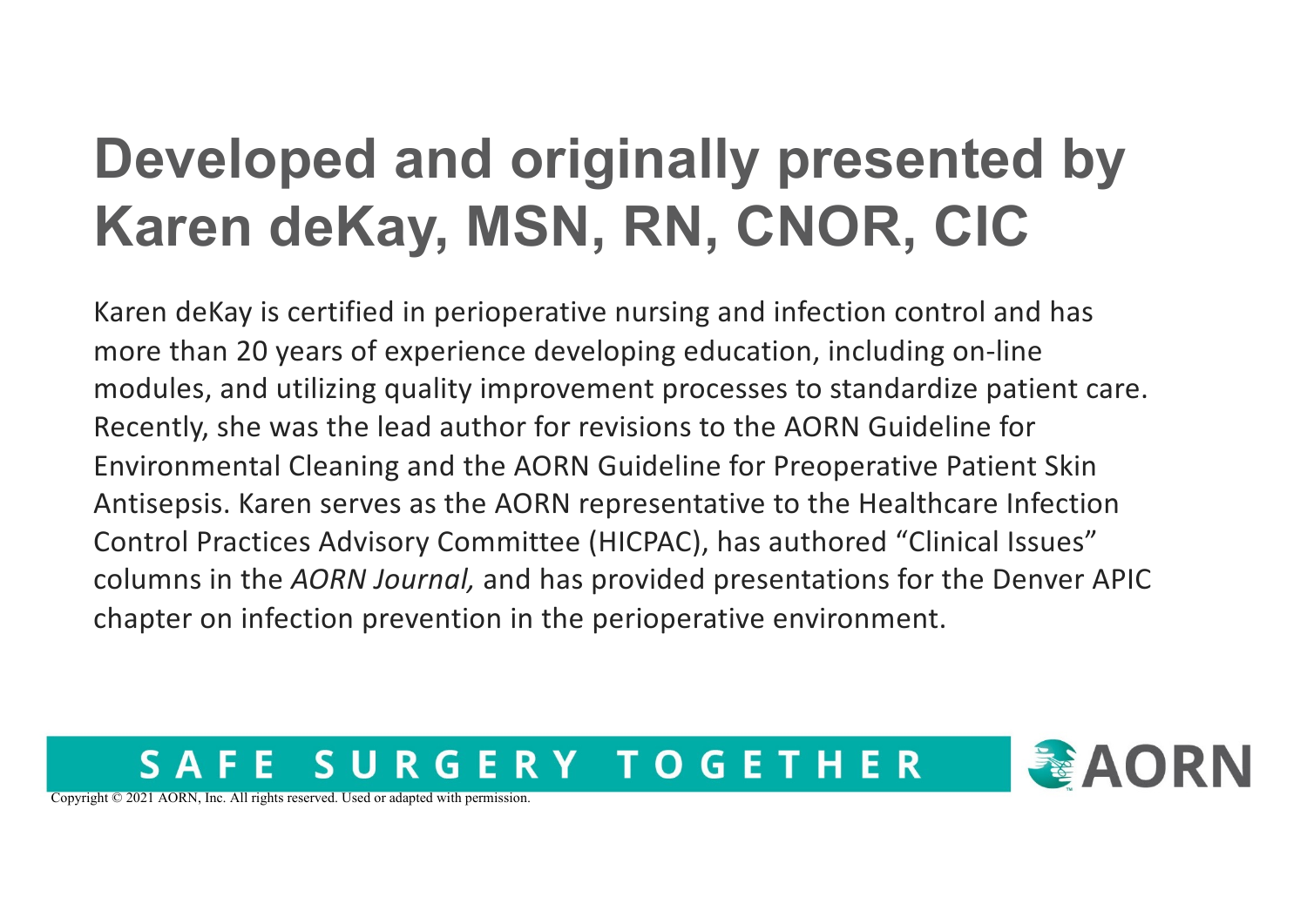## **Outcome**

On completion of the presentation, you will have knowledge of currently updated AORN recommendations for preoperative patient skin antisepsis and will be able to transfer that knowledge into practice.





Copyright © 2021 AORN, Inc. All rights reserved. Used or adapted with permission.